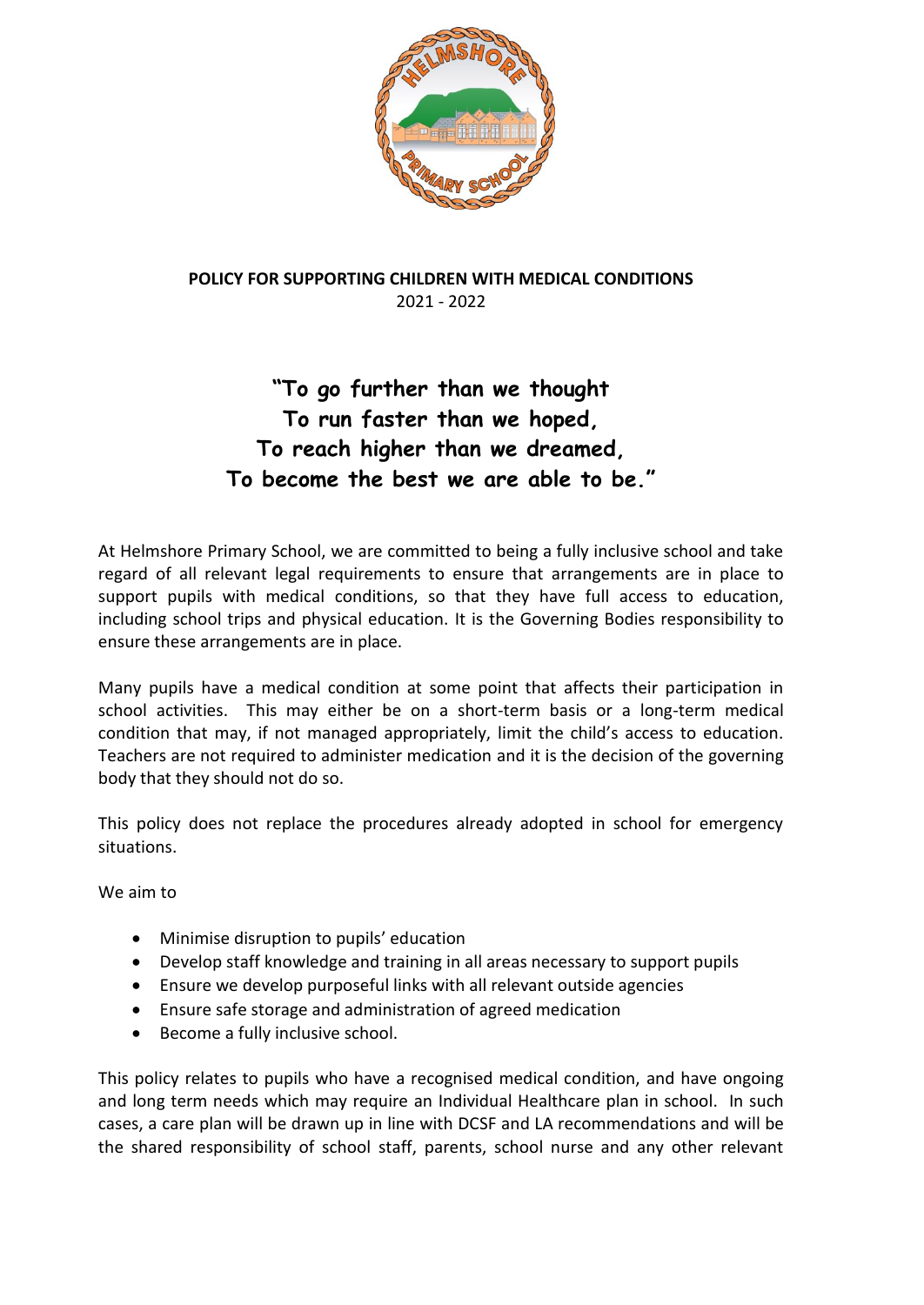professionals. The Individual Healthcare Plan will be reviewed annually or earlier if evidence is presented that the child's needs have changed.

This policy does not cover short-term illness and related medication, eg: antibiotics, paracetamol etc. These types of medication will not be administered in school  $\sim$  it is the responsibility of parents/carers to do so. Any pupil who is unwell should not attend school until they are well enough to participate fully in school life.

#### Identification

We will work with parents and medical professionals to ensure we have specific protocols in place as soon as the child starts school. This may take the form of information-sharing, developing specific care plans, organising training, employing new staff or reorganising classroom facilities.

We will also send out questionnaires regularly to ensure our records are up to date.

#### Provision and Organisation

We follow LA and DSCF Guidance regarding supporting pupils with medical conditions in school. This policy will be used in conjunction with the guidance to provide a management strategy to fully support the needs of all staff, pupils and parents. The Headteacher will arrange training regarding specific conditions which will be delivered as and when required to all relevant staff. General training on awareness of medical conditions and medication implications will occur annually, in parallel with First Aid training, to ensure that relevant staff are competent before taking on the responsibility to support children with medical conditions. The school nurse also provides support for staff and families.

Pupils are not allowed to carry any medication in school, either prescribed or nonprescribed, including items such as cough sweets. This ensures that no pupil is able to have someone else's medicine.

Medication, including Epi-pens will be stored in a designated medicine cabinet, fridge or in certain circumstances the school office. Inhalers are stored in the relevant class teachers' cupboards and all other relevant staff, including supply teachers are made aware of their location. Medication stored in school is regularly checked to ensure it is in date.

#### Roles and Responsibility

Management of this policy in school is the responsibility of the Headteacher, Mrs C A Myers and the Governing Body. The SENCO, Mrs J Perry will manage the policy on a dayto-day basis and ensure all procedures and protocols are maintained. All trained staff will be made aware of protocols and procedures for specific pupils in school through attending training provided, and reading care plans devised for individual pupils.

We have a register of pupils with medical conditions in school and this is updated regularly and amended as appropriate so that all relevant staff are aware of particular needs. Cover arrangements are in place for staff absence to ensure that someone appropriately trained is always available.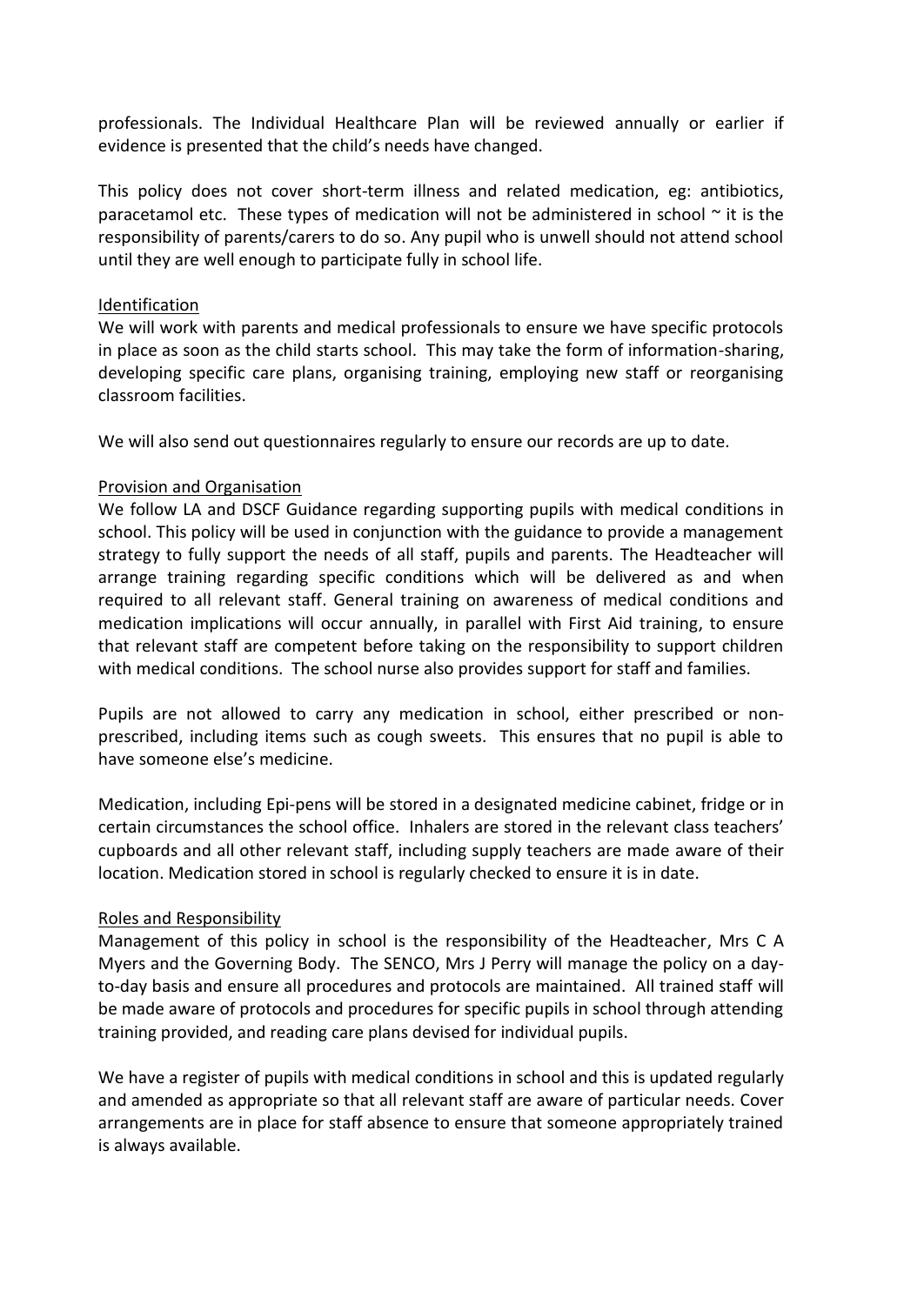### Other support

Outside agencies will be regularly contacted to support and advise school in the devising and management of this policy. These agencies include:

- School nursing service
- Appropriate medical specialists
- Reedley Hall
- Health and Social Care
- Lancashire Education Inclusion Service
- Specialist support groups
- Lancashire Parent Partnership
- SEN Support and Education, Health and Care Plans
- Educational Psychology Team
- Lancashire Safeguarding Children's Board
- Hospital teachers
- Access Team

## The Administration of Medication in School.

- Prescribed medication will only be accepted in school for pupils with long-term medical needs, who have an Individual Healthcare Plan.
- Medication will not be accepted in school without complete written, signed instructions from the parent/carer, as contained in an Individual Healthcare Plan.
- Arrangements must be in place in regards to written permission from parents and the Headteacher/SENCO for medication to be administered by a member of staff or self-administered by the pupil during school hours.
- Written records are maintained of all medication administered to children.
- School can provide parents/carers with details of when medication has been administered to their child
- The Headteacher will, in principle, accept responsibility for identified members of staff giving or supervising pupils taking long term prescribed medication during the school day, where those members of staff have agreed to do so.
- Each item of medication must be delivered in its original container and handed to the Teacher or to the school office administrators.
- Where a pupil travels to school with an escort, parents/carers should ensure that the escort is informed of any medication sent with the pupil, including medication for administration during respite care.
- Each item must be clearly labelled with the following information:
	- Pupil's name Name of medication Dosage & frequency Date of dispensing Storage requirements Expiry date
- School will not accept items of medication in unlabelled containers
- Unless otherwise indicated, all medication, clearly labelled will be kept in a designated medicine cabinet, fridge or in certain circumstances the school office.